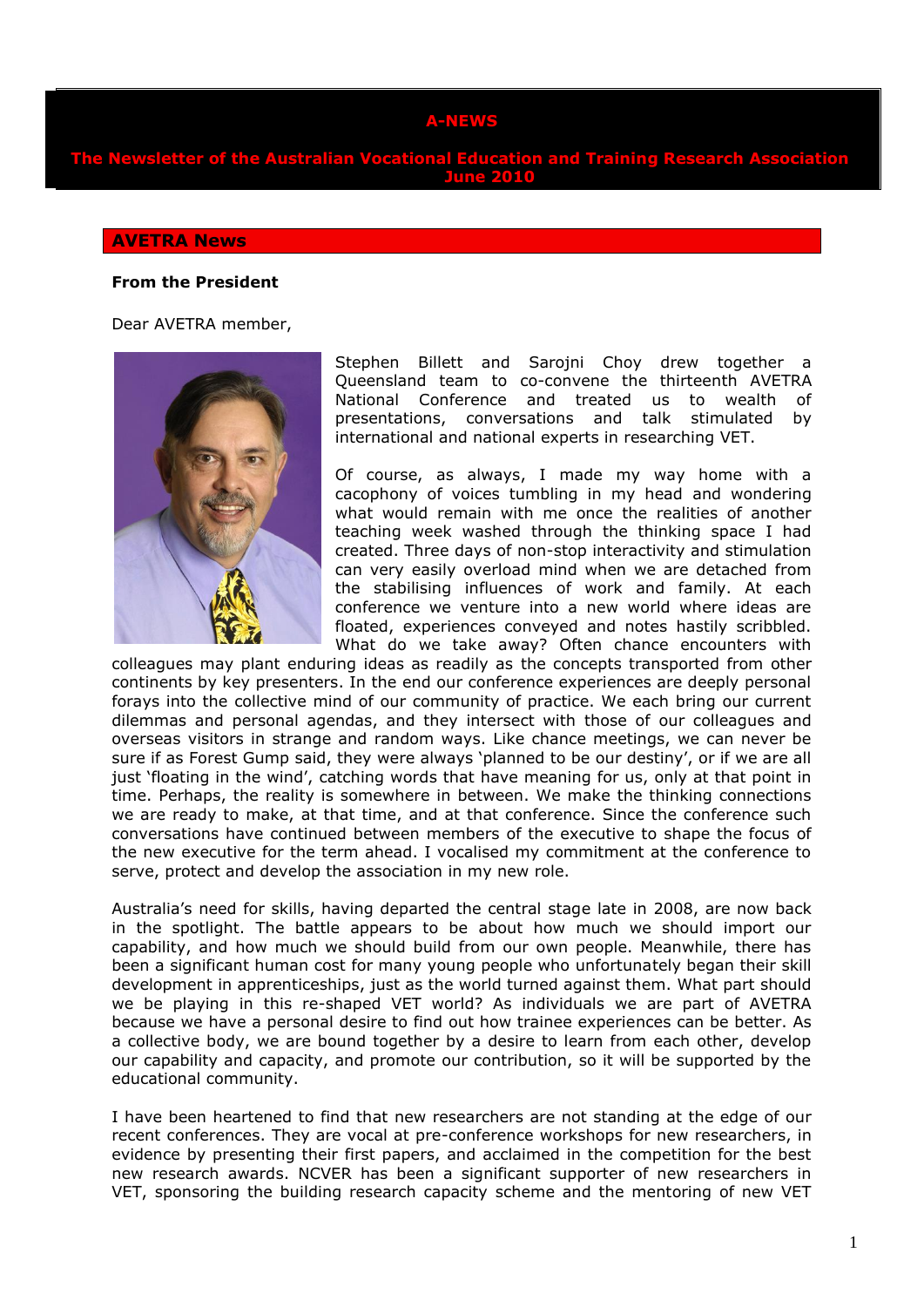researchers. It has been the interactions with new researchers as they grapple with their first conference experience and start to establish their VET research network that makes the atmosphere so refreshing. We old hands recognise that it is these new researchers that will make this a continuing and enduring community, and that the knowledge will continue to flow long after we had gone.

AVETRA in 2010 will continue the commitment to mentor and develop new researchers but intends to extend this initiative. We need collect, consolidate and display our knowledge about researching VET as a resource for all members and part of our website. In addition, we need to invest in the professional development of experienced VET researchers, extending our capability and perhaps our collaboration in the research field. These will be key themes of AVETRA activity this year.

Such development requires a sound financial base. The executive will generate a policy for investing in such developmental activity, while determining what reserves constitute secure base for the association.

We are also aware that there have been significant shifts in the VET research landscape over the past decade. Many have left our community, and many new institutional ventures have been formed across the nation. Now is an opportune time to re-map our national VET research sector and develop a strategy to engage with specific organisations that share similar interests to consolidate our political influence. We should also consider what steps might be appropriate to increase the status of our profession.

So in the end, the hours of listening and talking at Queensland, and since, has already created thoughts that will endure and help reshape VET research and practice long after the conference. We are after all, trying to make a difference to a significant part of education in Australia - something that affects all Australians, and our third largest export industry. While we take away ideas for our own projects and agendas from each conference, what we also take away is something more precious - the feelings of belonging to a community that unifies our purpose, trying to make VET experiences more effective for the learners. The conference was three days of talk and the executive will continue with even more talk – but it is that talk, the language, and the interaction that slightly reshapes us after every discussion within this community. We return back to work; and we work, but not quite in the same way as when we left.

*Llandis Barratt-Pugh President of AVETRA, Edith Cowan University, June, 2010.*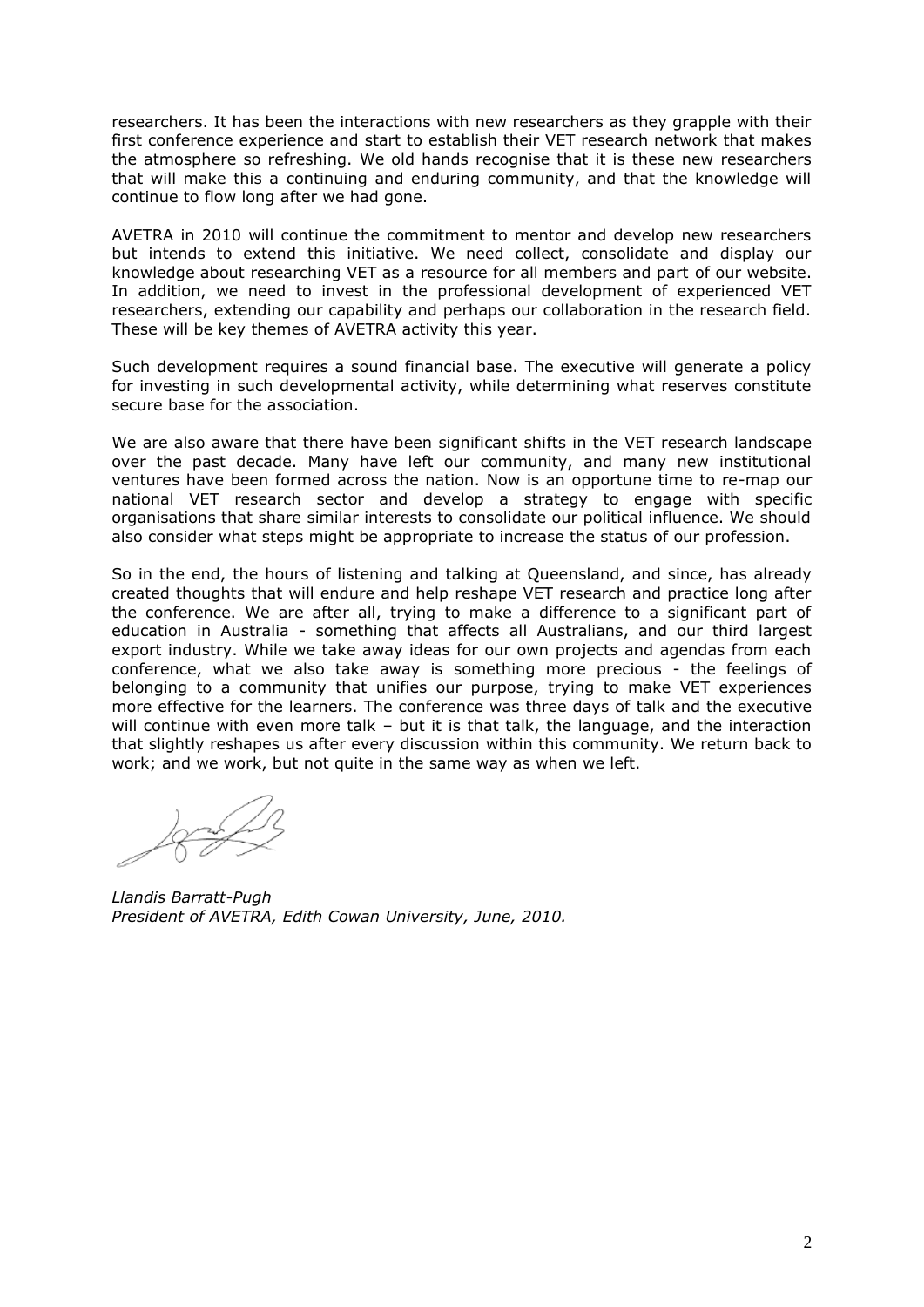# **AVETRA News**

#### **AVETRA 2010 AVETRA Conference papers now available**

Papers and presentations from our 2010 annual conference are now available on the AVETRA website at [www.avetra.org.au/publications/conference-archives/conference](http://www.avetra.org.au/publications/conference-archives/conference-archives-2010/2010-papers)[archives-2010/2010-papers](http://www.avetra.org.au/publications/conference-archives/conference-archives-2010/2010-papers) 

#### **Mentoring New Researchers**

We are pleased to announce that Dr Sarojni Choy of Queensland University of Technology will be assuming responsibility for management of the mentoring scheme under the Building Research Capacity program. More information about the program is available at [www.ncver.edu.au/research/opportunities.html](http://www.ncver.edu.au/research/opportunities.html)

*Llandis Barratt-Pugh*

#### **Supporting the experienced VET researcher - An AVETRA development strategy**

A group of 7 members has been working on the initial stages of a strategy to develop the personal capability and a collaborative network of experienced VET researchers. At the Executive meeting in June, some proposals for further work were agreed and we would like to invite other experienced researchers in AVETRA to participate, if they wish. Eight themes are proposed for action and people in each theme will work at its own pace to develop activities or products that will be of benefit to experienced VET researchers and particularly AVETRA members. The 8 themes and brief descriptions of their purpose are given below.

Please note that expressions of interest are to participate in the work developing the theme - later on we will call for participation in the activities that the theme groups develop.

Please contact Erica Smith at [e.smith@ballarat.edu.au](mailto:e.smith@ballarat.edu.au) or (03) 5327 9665 if you would like to join one of the theme working groups.

**Theme 1 - Professional development events:** To provide professional development and other events that improve the research capability of experienced VET researchers and also help to advance thinking in the discipline.

**Theme 2 - AVETRA research publications**: To draw together research knowledge that has been developed by experienced researchers in the VET research field into publications such as a handbook for VET research or scholarly books from AVETRA conferences.

**Theme 3 - Awards for VET researchers:** To broaden and deepen the awards given by AVETRA for VET researchers.

**Theme 4 - International links:** To document and share international networks for the benefit of Australian and international VET researchers.

**Theme 5 – Applying for ARC grants and publishing in top tier journals:** To develop support and collaborative networks for those aiming at ARC applications and top-level scholarly publishing.

**Theme 6 - Mapping the VET research field**: To map the main institutions and activities of the 'body' and landscape of Australian VET research.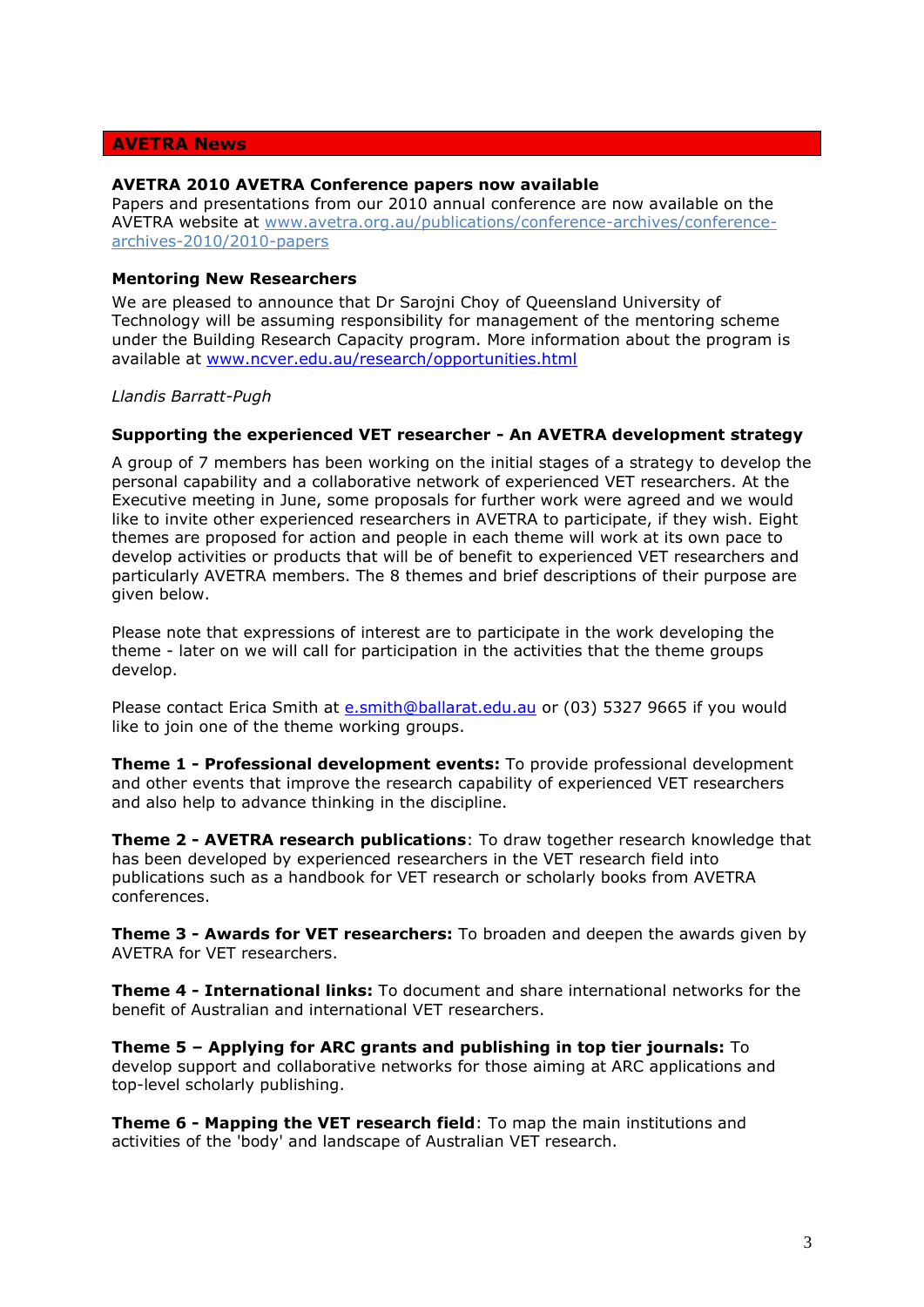**Theme 7 –VET research quality and esteem:** To record and showcase the quality of Australian VET research.

**Theme 8 - Map/improve processes for external ethics approvals (e.g. TAFE) required for research:** To expedite the external ethics and other approval processes for VET researchers.

*Erica Smith*

**Research and VET News**

#### **OctoberVET 2010**

AVETRA's OctoberVET program has been increasing in strength each year and we hope there will be at least a dozen events around Australia in 2010. Details of 2010 events will be available on the OctoberVET web pages progressively, with two events already announced, in Newcastle on  $14<sup>th</sup>$  October and another in Ballarat on  $21<sup>st</sup>$  October. If you would be interested in mounting an event (large or small - it's your choice!), have a look at the convenor information on the web site. The web site also provides information about the aims of OctoberVET, to help you decide if you would like to mount an event. Please feel free to contact the national convenor, Erica Smith if you need more information (03)5327 9665 or [e.smith@ballarat.edu.au.](mailto:e.smith@ballarat.edu.au) OctoberVET web pages start at <http://avetra.org.au/octobervet>

*Erica Smith*

# **Joint TDA/Universities Australia statement**

TAFE Directors Australia (TDA) and Universities Australia (UA) commissioned a project in September 2009 designed to support a more cohesive national tertiary education system. The joint TDA/UA project sought to identify how the two organisations could facilitate an enhanced range of student pathways to support the attainment of the participation targets proposed in the Bradley Review of Higher Education and endorsed by COAG.

One of the key proposals by UA and TDA is that:

*'Tertiary' education qualifications are those at diploma level and above, including where these qualifications may embed pathways from the qualification level below.*

The report argues that this is generally consistent with the OECD's ISCED definition and describes the point of intersection between the vocational education and training and university sectors. Additionally, the definition is compatible with the Government's aim to increase the number of Australians with tertiary level qualifications.

The joint statement can be accessed at: [http://www.tda.edu.au/cb\\_pages/Newsletter\\_20100426.php](http://www.tda.edu.au/cb_pages/Newsletter_20100426.php)

### **New chief researcher for NCVER**

Dr John Rice has been appointed Chief Researcher at the National Centre for Vocational Education Research (NCVER).

John will join NCVER after four years at the University of Adelaide. He has previously held academic appointments at a number of Australian universities, including the Queensland University of Technology, the University of Canberra and the University of South Australia.

The media statement can be accessed at [www.ncver.edu.au/newsevents/mediareleases/mr\\_41.html](http://www.ncver.edu.au/newsevents/mediareleases/mr_41.html)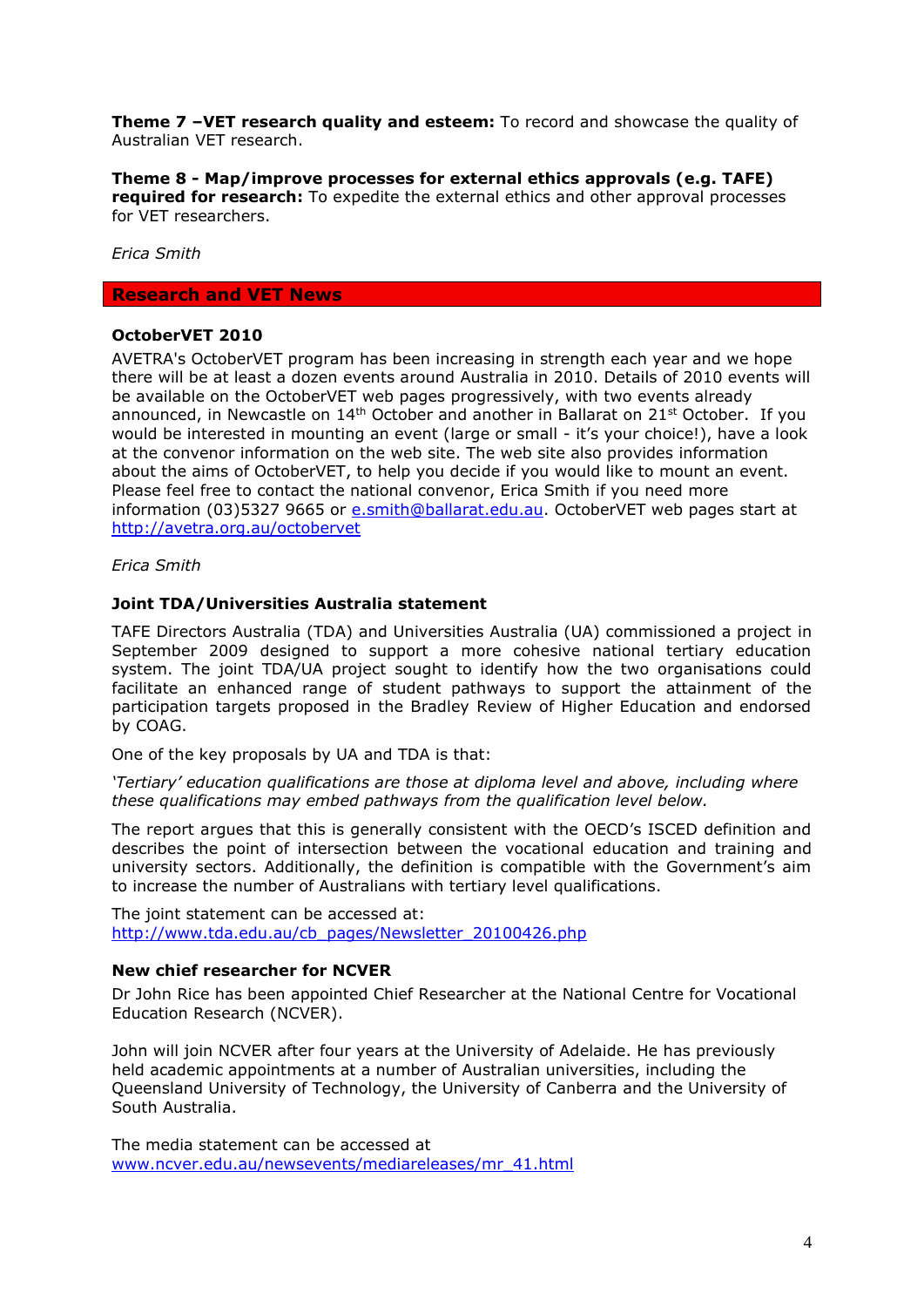# **Conferences and other Events**

#### **VET Network conference, 'Creative Futures: the changing landscape', Adelaide Convention Centre, Adelaide, 15 – 17 Sept, 2010**

This event is designed for all those involved in vocational education and training in schools. For further information go to [www.vetnetwork.org.au/01\\_cms/details.asp?ID=114](http://www.vetnetwork.org.au/01_cms/details.asp?ID=114)

# **Tertiary Education Management Conference, Crown Convention Centre, Crown Promenade Hotel, Melbourne, 3 – 6 October, 2010**

The theme for the 2010 Conference is Future Directions and promises to be an exciting and unique opportunity to see what the future might bring. Registrations are now open. To register, go to [www.secureregistrations.com/temc2010](http://www.secureregistrations.com/temc2010) More information about the Conference can be found on [www.temc.org.au/2010/index.html](http://www.temc.org.au/2010/index.html)

### **AUSTAFE Conference, Leadership, Innovation and Workplace Culture, Sydney, 2010 CITIGATE Central, Ultimo, 13 – 15 October, 2010**

This conference organised by the TAFE NSW Managers' Association will investigate themes such as innovation, leadership and workplace culture.

Details to be announced later in the year at [www.austafe.edu.au/events](http://www.austafe.edu.au/events) or for more information, email [2010austafe@conferenceaction.com.au](mailto:2010austafe@conferenceaction.com.au) 

**TAFE Directors Australia National Conference, Melbourne, 13 – 14 Sept, 2010** Details to be announced later in the year at [www.tda.edu.au/events](http://www.tda.edu.au/events)

### **[ACEN 2010 National Conference,](http://www.acen.edu.au/) Perth, Curtin Institute of Technology, 29 September – 1 October, 2010**

The Australian Collaborative Education Network 2010 conference is titled 'Work Integrated Learning (WIL): Responding to Challenges'. The theme of the conference is focusing on assessing and researching WIL, evaluating learning outcomes, partnerships and social inclusion. For further information go to [www.acen.edu.au](http://www.acen.edu.au/) 

#### **IVETA – CPSC International Conference on Education for Sustainable Development in TVET, Isla Ballroom 2&3, EDSA Shangri-La, Manila, Philippines, November 3 - 5, 2010**

The theme of the conference is the role that Education for Sustainable Development (ESD) in Vocational Education and Training is playing in setting new directions for Education for All (EFA). More information on the conference, including paper themes and registration details can be found at [iveta2010.cpsctech.org](http://iveta2010.cpsctech.org/)

### **The World Federation of Colleges and Polytechnics (WFCP) and Association of Colleges (AOC) 2010 World Congress, Birmingham, UK, November 14-15, 2010**

World Congress is the leading international conference for providers of vocational education and skills training, drawing participants from over 36 countries with over 300 delegates from Colleges, Polytechnics or higher education organisations with a primary vocational focus.

The Congress provides a major platform to discuss key issues of the day such as how vocational education through skills and training can support the world economy, the role of Colleges and Polytechnics in providing skills for employability, as well as innovation,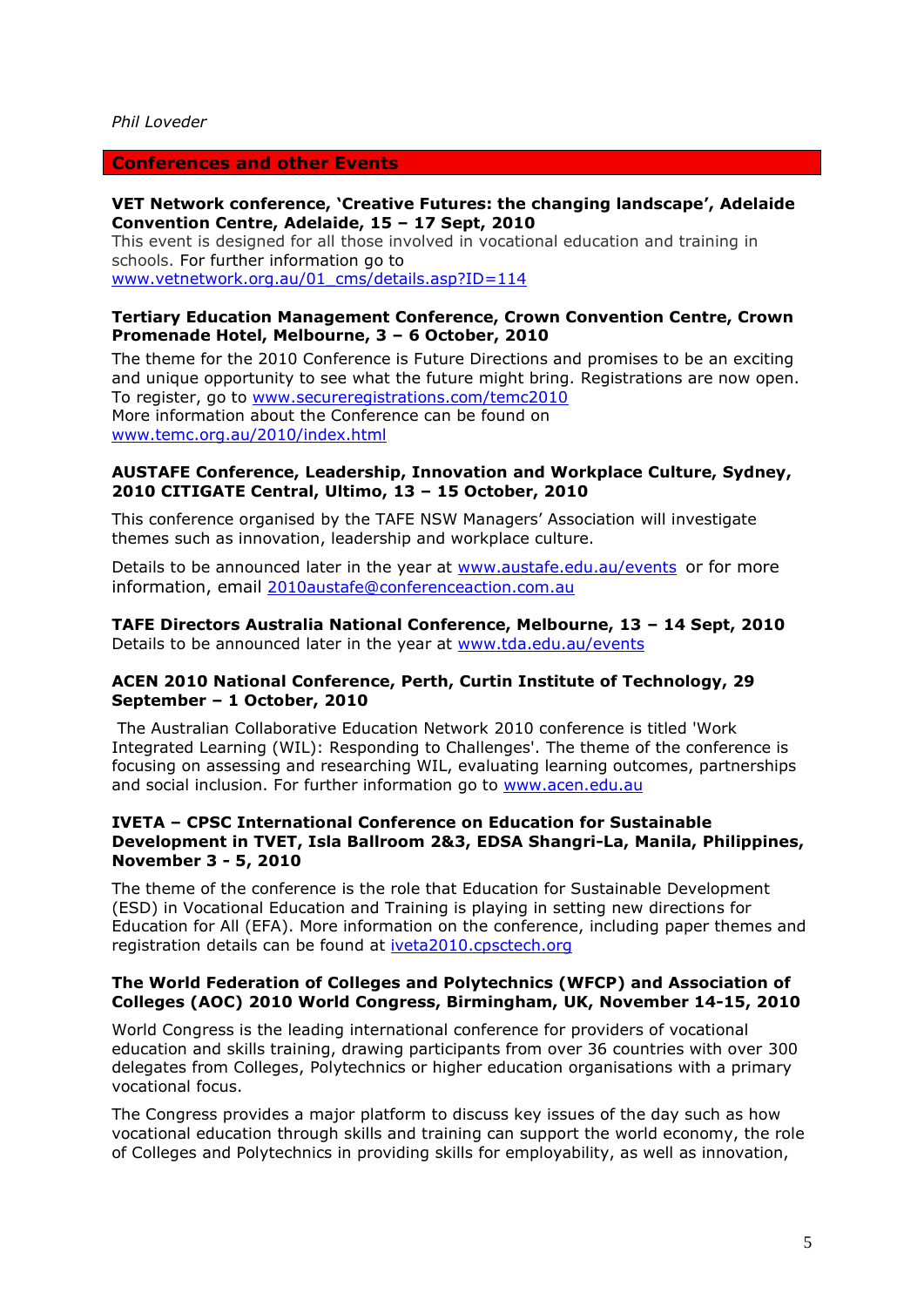new pedagogy, work based learning and apprenticeships, internationalising the curriculum, and more.

This year the focus will be on the role of education in driving global recovery. For more information on the conference can be found at: [www.aocmsevents.co.uk/aoc/frontend/reg/thome.csp?pageID=89512&eventID=261&mo](http://www.aocmsevents.co.uk/aoc/frontend/reg/thome.csp?pageID=89512&eventID=261&mode=preview&version=future&eventID=261) [de=preview&version=future&eventID=261](http://www.aocmsevents.co.uk/aoc/frontend/reg/thome.csp?pageID=89512&eventID=261&mode=preview&version=future&eventID=261)

# **Recent Publications**

**Innovative Apprenticeships: Promoting Successful School-to-Work Transitions, Felix Rauner, Erica Smith, Ursel Hauschildt and Helmut Zelloth (Eds.), 2010** [www.inap.uni-bremen.de/dl/inap%20conference%20proceedings%202009.pdf](http://www.inap.uni-bremen.de/dl/inap%20conference%20proceedings%202009.pdf)

This report is the proceedings of the third international conference of the International Network on Innovative Apprenticeship (INAP) in Turin on 17-18 September 2009. INAP was founded by small group of apprenticeship researchers that met at the University of Bremen in 2006 to discuss the findings of a collaborative research project on apprenticeship, spanning several countries.

#### **Skills and competences in a knowledge economy, Agnes Dietzen, Glasgow: European Educational Research Association, 2010**  [vetnet.mixxt.org/networks/files/download.7681](http://vetnet.mixxt.org/networks/files/download.7681)

This paper discusses contradictory appraisals of the future viability of the system of vocational education and training (VET) with regard to the challenges associated with a knowledge society. The contrast in the positions is due to differences associated with the meaning of forms of knowledge, as the juxtaposition of knowledge-based and experience-based understandings of competencies makes clear. The paper attempts to identify indications of a possible shift of meaning occurring among various forms of knowledge and competences using empirical findings relating to changes of occupational work and skills requirements.

### **Work-based learning, identity and organisational culture / Linda Ahlgren and Lyn Tett, Studies in continuing education. Vol. 32, No. 1, March 2010, pp. 17- 27**

This paper discusses the ways in which employers view the contribution of work-based learning, how participating learners' experience the provision offered to them and how far work-based programmes can contribute to changing the discourse about learning from one of deficit to one of strengths. It draws on two complementary studies of work based learning undertaken by those regarded as having limited skills in order to discuss how the relationship between organisational culture, learner identity and learning opportunities impact in the workplace. It suggests that learner identity is not static but is shaped by the interaction between the individual, the workplace culture and the activities in which people engage. It concludes that employers can influence the workplace culture positively as well as negatively and that it is in their own longer term interests to see the value of developing their employees' capacities so that all can benefit from the new knowledge that is created.

**Defining Educational Research: A Perspective of/on Presidential Addresses and the Australian Association for Research in Education, Bob Lingard and Trevor Gale,** *Australian Educational Researcher***, vol.37 no.1 April 2010** [http://www.aare.edu.au/10pap/Pages%20from%20AER%20April%202010%20Web-](http://www.aare.edu.au/10pap/Pages%20from%20AER%20April%202010%20Web-2.pdf)[2.pdf](http://www.aare.edu.au/10pap/Pages%20from%20AER%20April%202010%20Web-2.pdf)

This paper is concerned with the definition of the field of educational research and the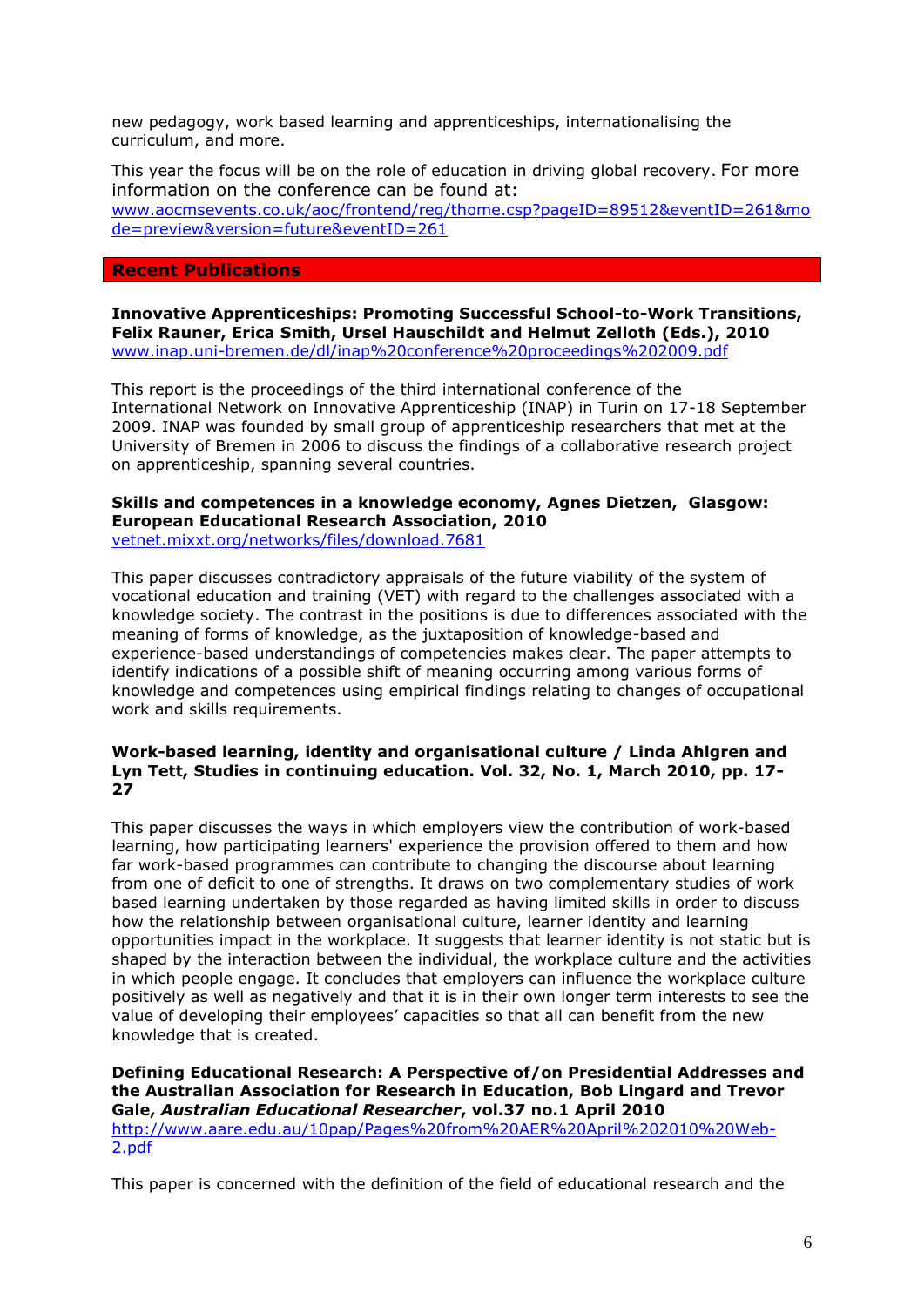changing and developing role of the Australian Association for Research in Education (AARE) in representing and constituting this field. The evidence for the argument is derived from AARE Presidential Addresses across its 40-year history. The paper documents the enhanced complexity and diversity of the field over these 40 years, including the emergence of a global educational policy field, theoretical and methodological developments in the social sciences and new research accountabilities such as the Excellence in Research for Australia (ERA) measure. Specifically, the paper suggests that the evidence-based movement in public management and education policy, and the introduction of the ERA, potentially limit and redefine the field of educational research, reducing the usefulness and relevance of educational research to policy makers and practitioners. This arises from a failure to recognise that Education is both a field of research and a field of policy and practice. Located against both developments, the paper argues for a principled eclecticism framed by a reassessment of quality, which can be applied to the huge variety of methodologies, theories, epistemologies and topics legitimately utilised and addressed within the field of educational research. At the same time, the paper argues the need to globalise the educational research imagination and 'deparochialise' educational research. This call is located within a broader argument suggesting the need for a new social imaginary (in a post-neoliberal context of the global financial crisis) to frame educational policy and practice and the contribution that educational theory and research might make to its constitution. In relation to this, the paper considers the difficulties that political representations of such a new imaginary might entail for the President and the Association, given the variety of its membership and huge diversity of its research interests.

#### **Crediting vocational education and training for learner mobility, Sandra Walls, John Pardy, NCVER, 2010**

### <http://www.ncver.edu.au/publications/2249.html>

Reforms in the tertiary education sector place student transitions between vocational education and training (VET) and university at the fore. Informed by existing structures between Deakin University and three Victorian TAFE institutes, this report explores the notion of credit transfer in practice, as well as describing learning pathways available through enterprise-based training. Ideas for enabling learner mobility are identified, with both students and providers suggesting understanding and respect as key principles for success. A guide to credit transfer for students, career counsellors and those assisting students in the credit transfer process has also been developed.

# **Australian vocational education and training statistics: Historical time series of apprenticeships and traineeships in Australia from 1963, NCVER, 2010**

# <http://www.ncver.edu.au/publications/2245.html>

This publication presents a summary of training activity in apprenticeships and traineeships in Australia for the period 1963-2009. A timeline of major policy changes affecting apprenticeships and traineeships in Australia from 1901 to the present is provided to give the summary information context. The data tables which follow present in-training, commencement, completion, and cancellation/withdrawal figures by state and territory and trade occupation, separately, for the full period 1963-2009. For the period 1995-2009, more detailed information is provided, allowing for a comparison of training activity in trade and non-trade occupations. Finally, apprentice and trainee training rates are presented by occupation and state and territory for the period 1996- 2009. In order to maintain consistency with historical source publications, figures on commencements, completions and cancellations/withdrawals are presented for the 12 months ending 30 June in all tables, while in-training figures refer to the number intraining as at 30 June.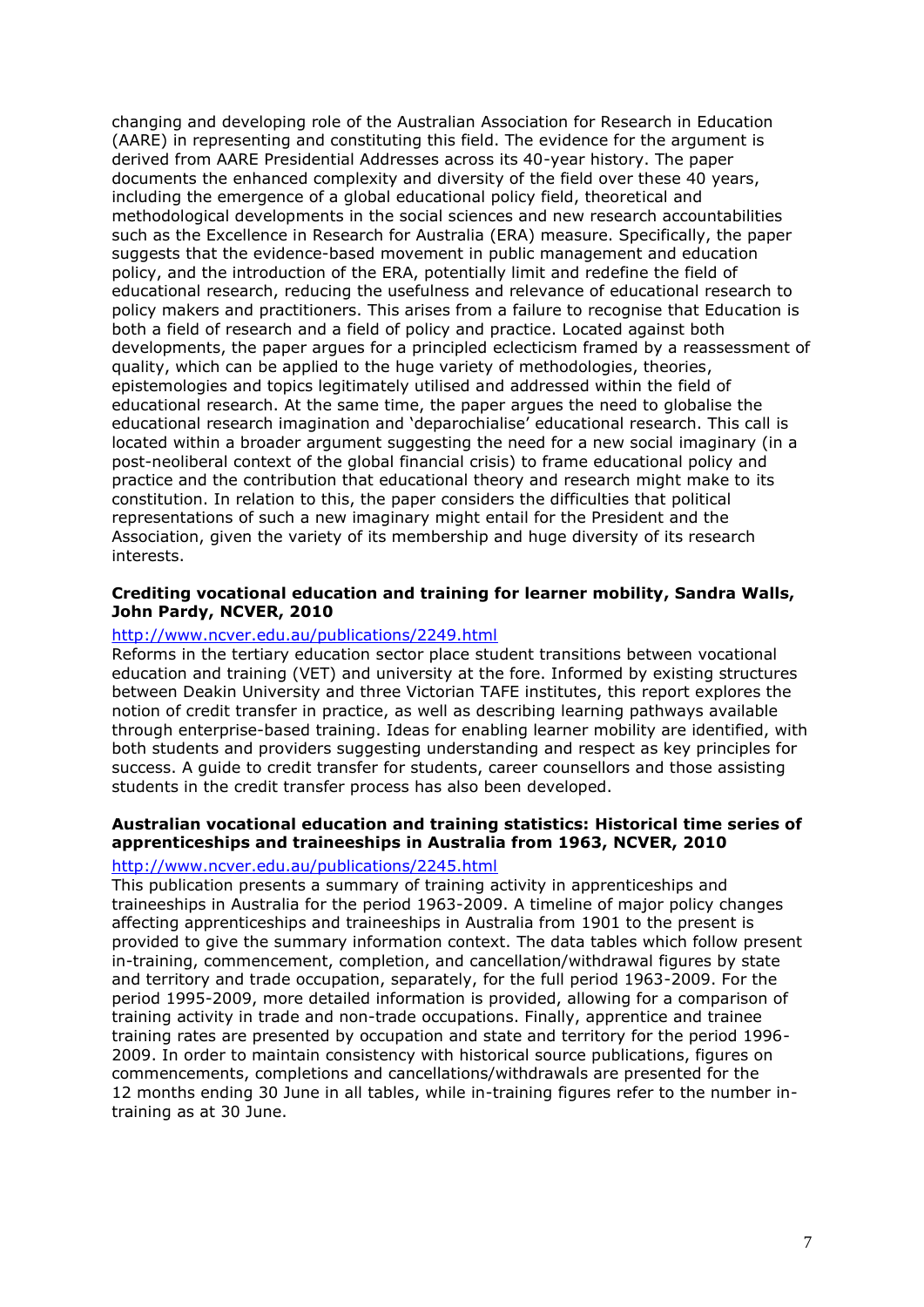# **About AVETRA**

AVETRA is the peak professional association for VET researchers. Its ability to be a sustainable and viable association depends on its membership. Members are urged to continue their membership and to encourage their colleagues to join AVETRA. AVETRA services include:

- An annual VET international research conference
- Two editions of *International Journal of Training Research per annum*
- The quarterly AVETRA e-newsletter with the latest news in the VET sector as well as VET research.
- The new *Research Today* publication twice a year.
- OctoberVET workshops organised by AVETRA members in centres as widely spread as Perth, Darwin, Townsville, Brisbane, Sydney, Melbourne and Adelaide.
- The AVETRA website with VET research links and information
- Awards for VET researchers including the joint award with TAFE Directors Australia, the Berwyn Clayton Award, The Ray Barker Award, and the AVETRA Best paper Award.

HELP AVETRA help VET research and join now if you are not a member. Full **\$160** (GST inclusive) and Student memberships **\$80.00** including GST are available.

| President: Dr Llandis Barratt-Pugh    | <b>Immediate Past President: Professor</b> |
|---------------------------------------|--------------------------------------------|
| <b>Edith Cowan University</b>         | <b>Erica Smith</b>                         |
| Pearson Street                        | University of Ballarat                     |
| CHURCHLANDS WA 6018                   | Mt Helen Campus                            |
| Ph: +61 8 9273 8775                   | PO Box 663                                 |
| I.barratt pugh@ecu.edu.au             | <b>BALLARAT VIC 3353</b>                   |
|                                       |                                            |
|                                       | Ph: +61 3 5327 9665                        |
|                                       | e.smith@ballarat.edu.au                    |
| <b>Vice President: Ruth Wallace</b>   |                                            |
|                                       | <b>Treasurer: Mr Kevin Heys</b>            |
| Faculty Of Education Health & Science | TAFE NSW - South Western Sydney Institute  |
| Charles Darwin University             | Cnr Hoxton Park & Banks Roads              |
| Ellengowen Drive                      | MILLER NSW 2168                            |
| DARWIN NT 0909                        | Ph: +61 2 9825 7322                        |
| Ph: +61 8 8946 6390                   | Mobile: 0425 214 908                       |
| Fax: +61 8 8946 6151                  | kevin.heys@tafensw.edu.au                  |
| Mobile: 0400 268 507                  |                                            |
| ruth.wallace@cdu.edu.au               |                                            |
|                                       |                                            |
| <b>Secretary: Dr. Michele Simons</b>  | <b>Dr Ian Robertson</b>                    |
| University of South Australia         | Vocational Education and Training          |
| Mawson Lakes Boulevard                | <b>RMIT University</b>                     |
| MAWSON LAKES SA 5095                  | Ph: +61 3 99252613                         |
| Ph: +61 8 8302 6427                   | ian.robertson@rmit.edu.au                  |
| Mobile: 0403 135 357                  |                                            |
|                                       |                                            |
| michele.simons@unisa.edu.au           |                                            |
| <b>Professor Stephen Crump</b>        | <b>Dr Alicia Boyle</b>                     |
| University of Newcastle               | School for Social Policy and Research      |
| Central Coast Campuses                | Institute of Advanced Studies              |
| Ourimbah Campus                       | <b>Charles Darwin University</b>           |
| Ph: +61 2 43 484007                   | Darwin NT 0909                             |
| stephen.crump@newcastle.edu.au        | Australia                                  |
|                                       |                                            |
|                                       | Ph: +61 8 8946 7267                        |
|                                       | alicia.boyle@cdu.edu.au                    |
|                                       |                                            |
|                                       |                                            |